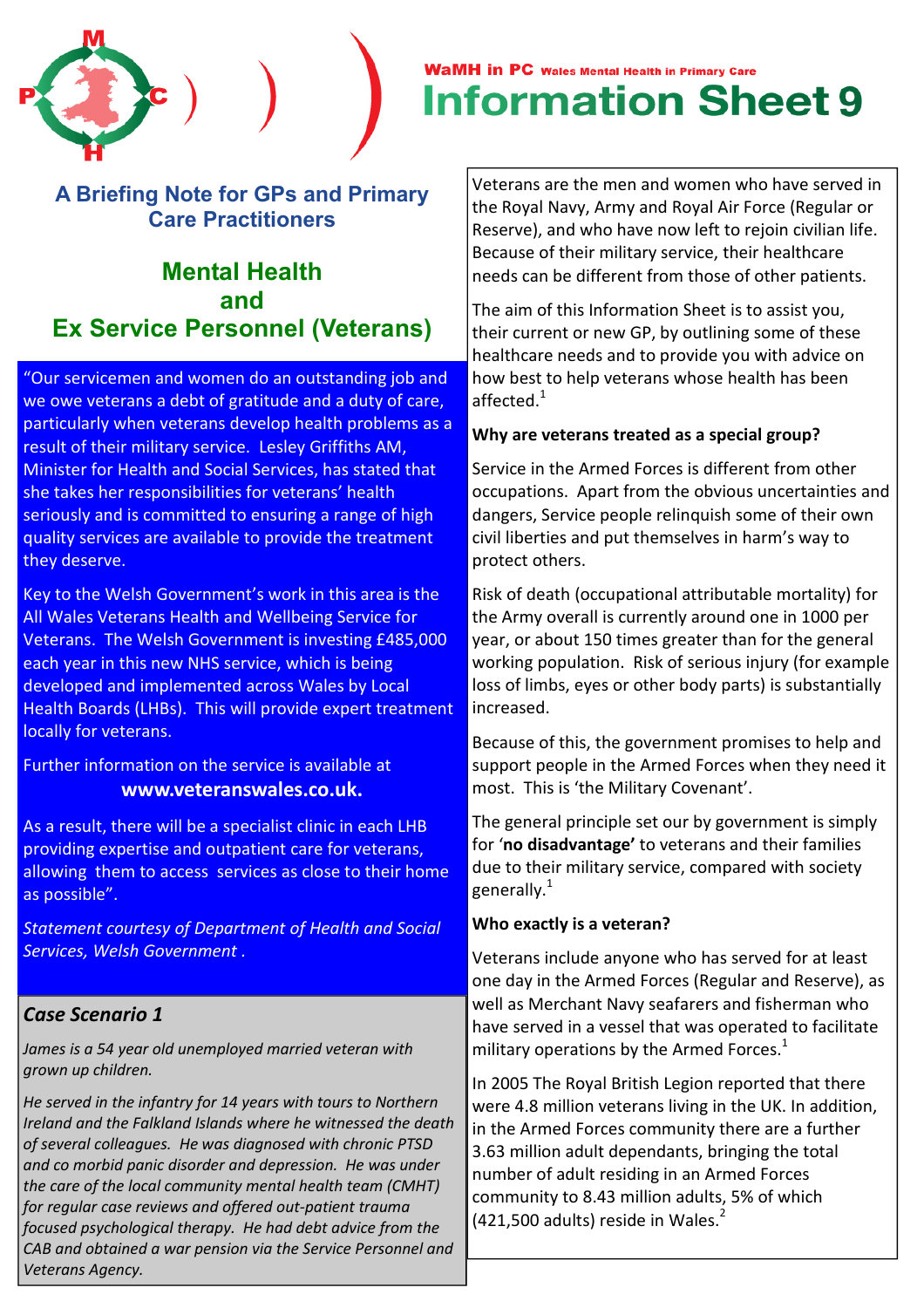# All Wales Veterans Health and Wellbeing Service (AWVHWS)

In October 2011 the 'All Wales Veterans Health and Wellbeing Service, funded by the Welsh Government, was launched which will provide veterans with a local mental health service tailored to their specific needs.

This service, is delivered by the NHS in Wales and each Health Board has appointed an experienced clinician as a Veteran Therapist (VT) who has an interest or experience of military health problems to provide this service across Wales which will include:

- Comprehensive assessment of the psychological and social needs of veterans;
- Veteran and carer involvement in the development of care management plans to meet their health and social care needs;
- Veterans and carers to be given information on other services and support that they are entitled to in an effort to improve their health and quality of life.

The All Wales Veterans Health and Wellbeing Service adopts an open referral system' whereby

- veterans can self refer
- be referred by their families (with agreement)
- or by other agencies or services i.e. GPs, health staff, veteran charities

 and will be available to any veteran living in Wales who has served at least one day with the British Military as either a regular member or as a reservist.

For more details about referrals and to access the All Wales Veterans Health & Wellbeing Service go to

#### www.veteranswales.co.uk

Appointments will be arranged as close to the veterans home as possible in a suitable NHS venue.

Following the assessment the veteran may be offered treatment by the VT or referred onto other NHS teams or departments for further treatment.

The VT can also provide a link to veteran charities to help your patient with debt management, benefits and war pension/armed forces compensation queries.

## Medical Records

Veterans are given a personal copy of their summary medical record when they leave the Services, together with information on how their new or current GP can obtain their full Service medical records if needed.

Dr Chris Jones, Medical Director NHS Wales, Deputy Chief Medical Officer Welsh Government wrote to all practices on 16th February 2011 suggesting that GPs and practice nurses in Wales include their patients veteran status in their medical records, by using one of the following codes:

#### 13q3 Served in armed forces (Read version 2)

#### Ua0T3 Served in armed forces (Please note the '0' is a zero (CTV3)

These codes will aid in the identification of veterans with service related conditions.

# Priority Treatment

In 2008, the War Pensioners' entitlement to priority treatment in the NHS was extended to include all veterans. This entitled all veterans with health conditions that may be related to their military service to be given priority treatment.

When referring a veteran with such a condition, include in your referral letter a statement that the health condition may be related to the patient's military service. You could use the following form of words in such a referral:

As this patient is a military veteran, and his (or her) current condition may be related to military service, this referral should be considered for priority treatment .

 The concept of priority treatment is not for the veteran to be seen quicker than patients with greater clinical need, but, for conditions related to military service, the veteran at their first outpatient appointment would be 'scheduled for treatment quicker than other patients of similar priority.

Except in exceptional circumstances, the extension does not apply to anyone who had already been referred for treatment or who was already undergoing treatment before the new arrangements came into force on 23rd November 2007.

Patients are under no obligation at any time to declare themselves a veteran.

# Typical mental health presentations may include:

# 1. Anxiety Disorder

Anxiety disorders are neither minor nor trivial. They cause considerable distress and are often chronic in nature. Both panic disorder and generalised anxiety disorder, are one subtype of several anxiety disorders, including;

- Generalised anxiety disorder (GAD)
- Panic disorder (with or without agoraphobia)
- Post-traumatic stress disorder (being exposed to armed combat)
- Obsessive compulsive disorder
- Specific phobia (e.g. of spiders)
- Social phobia (social anxiety disorder)
	- Acute stress disorder

In some instances it is difficult to distinguish the different disorders, and co-morbidity is very common, with other anxiety disorders, depression and other mood disorders. Many of the current veterans referred so far, to the AWVHWS, have one or more of the above disorders which requires treatment e.g. medication and or psychological therapy.

A range of effective interventions is available to treat anxiety disorders, and depressive disorders including medication, psychological therapies and self help. Individuals do get better and remain better. Involving individuals in an effective partnership with health care professionals, with all decision-making being shared, improves outcomes. Access to information, including support groups, is a valuable part of any package of care.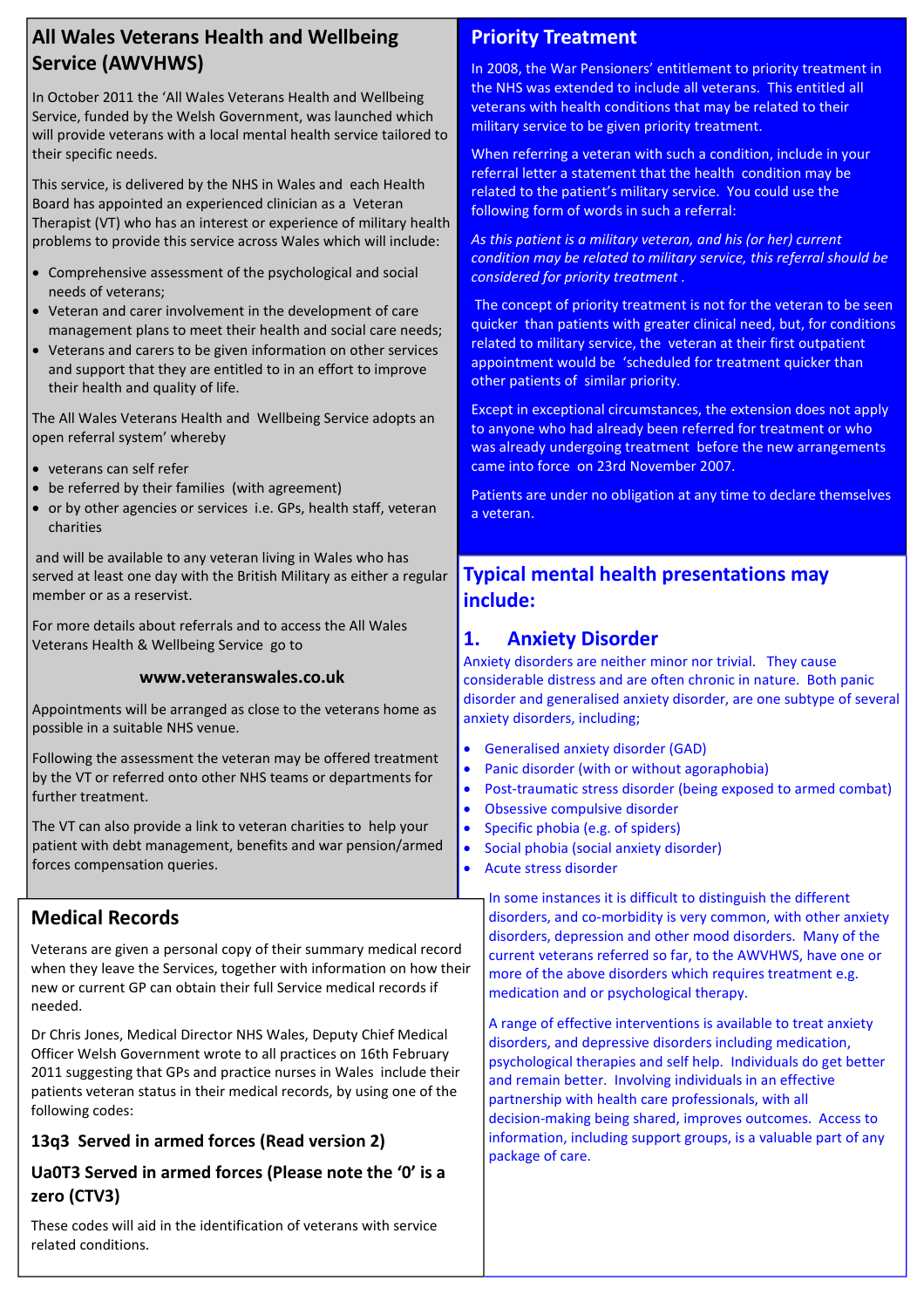#### 2. Depression

Depression refers to a wide range of mental health problems characterised by the absence of a positive affect (a loss of interest and enjoyment in ordinary things and experiences), low mood and a range of associated emotional, cognitive, physical and behavioural symptoms. Distinguishing the mood changes between major depression and those occurring 'normally' remain problematic: persistence, severity, the presence of other symptoms and the degree of functional and social impairment form the basis of that distinction. Many veterans describe symptoms consistent with depression. Particularly if they also have PTSD.

Depression is often accompanied by anxiety, and in these circumstances one of three diagnoses can be made

- (1) depression
- (2) anxiety, or
- (3) mixed depression and anxiety

dependent upon which constellation of symptoms dominates the clinical picture. In addition, the presentation of depression varies with age, the young showing more behavioural symptoms and older adults more somatic symptoms and fewer complaints of low mood.

# 3. Alcoholism

Many veterans are or have been used to drinking large amounts of alcohol to get through the day, cope with unpleasant symptoms as described in section 1 & 2. Drinking patterns have often been established as part of routine life within the Armed Forces which continue when the individual leaves.

There is now a large body of evidence in the health literature that drinking alcohol can have a negative impact on our health, relationships, work and well being. During the assessment at the AWVHWS veteran therapists ask how much alcohol the individual is consuming and any related symptoms. Part of a management plan might need to address alcohol issues if they are deemed important. This might entail being referred onto a specialist drug and alcohol agency in the individuals area to assist with expert treatment, support and counselling.

For more information and helpful links see: www.veteranswales.co.uk/about-us/usefulinformation/

# 4. Post-traumatic stress disorder

PTSD can develop in veterans of any age following a stressful event or situation of an exceptionally threatening or catastrophic nature.

#### Initial indications from Iraq suggest that 4% of regular soldiers and 6% of reservists develop PTSD.<sup>2</sup>

Effective treatment of PTSD can only take place if the disorder is recognised.

For the vast majority of people with PTSD, opportunities for recognition and identification comes as part of routine healthcare interventions.

Symptoms often develop immediately after the traumatic event but the onset of symptoms may be delayed in some people (less than 15%). PTSD is treatable even when problems present many years after the traumatic event.

#### Symptoms typically associated with PTSD:

- Re-experiencing-flashbacks, nightmares, repetitive and distressing intrusive images or sensory impressions.
- **Avoidance**—avoiding people, situations or circumstances resembling or associated with the event.
- Hyper arousal– hyper vigilance for threat, exaggerated startle response, sleep problems, irritability and difficulty concentrating.
- Emotional numbing-lack of ability to experience feelings, feeling detached from other people, giving up previously significant activities, amnesia for significant parts of the event.

#### Specialist treatment available in Wales:

- NHS Traumatic Stress Service (University Hospital of Wales—Cardiff and Vale UHB) provides assessment and evidence-based treatment for individuals with PTSD. Referrals are accepted from secondary care professionals only.
- All Wales Veterans Mental Health and Wellbeing Service—has a VT in each LHB (www.veteranswales.co.uk/local-health-boards)

#### Hospital Waiting Lists

The term 'no disadvantage' means that veterans should not lose their place on a hospital waiting list as they move house across the UK on leaving the Armed Forces.

Veterans who have started to receive secondary care can ask their original hospital consultant to refer them onwards to their new area of residence allowing patients transferred in this way to have their waiting time preserved.

#### Case Scenario 2

Gareth is a 25 year old unemployed married veteran with two young children

He served in the Royal Logistic Corp for five years. He completed one tour in Iraq where he was subjected to fire fights and being mortared. He was referred by Combat Stress to the AWVHWS and diagnosed with chronic PTSD, and co morbid agoraphobia with panic disorder and depression. There was a history of domestic violence and behavioural problems in his youngest child. Gareth was encouraged to self-refer to the Royal British Legion for help with debts, furnishings for the home, a loan for retraining and a family holiday. He was also offered out-patient trauma focused psychological therapy, a medication review with a psychiatrist and referral to the local community addiction unit for alcohol abuse.

#### References

RCGP Meeting the Healthcare Needs of Veterans—a quide for general practitioners 2011

2 Health, Wellbeing and Local Government Committee: Inquiry into Post Traumatic Stress Disorder (PTSD) Treatment for Veterans 3 November 2011

<sup>3</sup> NICE Guidelines-Post-traumatic stress disorder (PTSD) March 2005